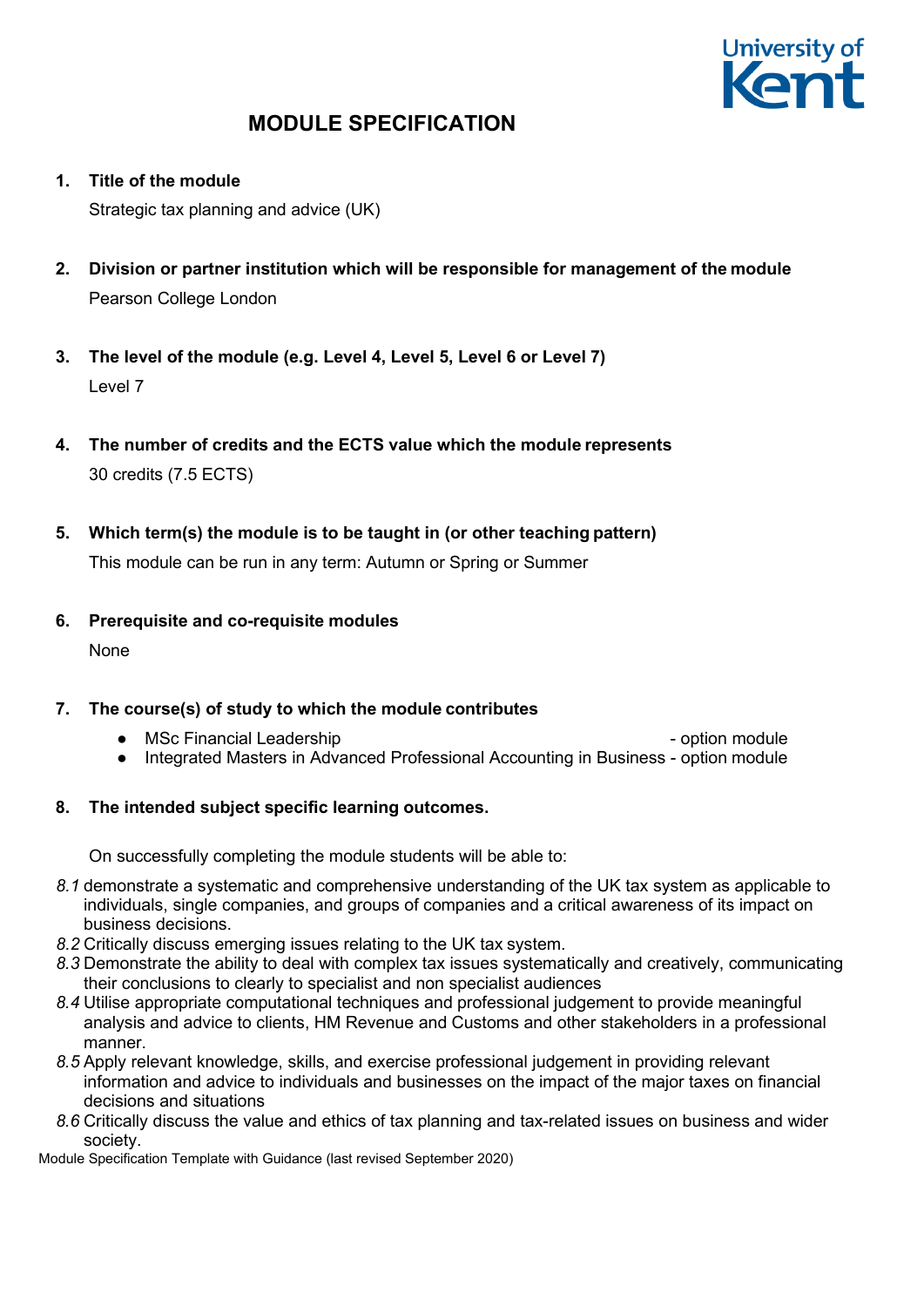

#### **9 The intended generic learning outcomes.**

On successfully completing the module students will be able to:

- 9.1 exercise personal responsibility and initiative
- 9.2 make decisions in complex and unpredictable situations and environments
- 9.3 Effectively communicate information, ideas, problems and solutions effectively in a professional manner using appropriate media, with an awareness of the needs of their intended recipients

### **10 A synopsis of the curriculum**

This module aims to comprehensively cover the UK tax system, including income tax, corporation tax, chargeable gains and capital gains tax, inheritance tax, stamp taxes, and VAT. The key focus of the module will be the use of professional judgement in professional scenarios.

The module will cover the applicability of these taxes in commercial and individual situations, and appropriate courses of action. The module also covers tax planning including the reduction and deferral of liabilities. As part of this area, the ethics and reputational risks associated with tax planning will be considered in depth.

The module will also consider communication with clients, HMRC, and other stakeholders including presentation of computational information. Using losses and group relief. Learners are not just expected to concentrate on the computational aspects of taxation, but should also consider their skills of analysis, interpretation and communication.

Overview of curriculum:

10.1 Knowledge and understanding of the UK tax system through the study of more advanced topics within the taxes studied previously and the study of stamp taxes. (income and income tax liabilities in situations involving further overseas aspects and in relation to trusts, and the application of additional exemptions and reliefs, chargeable gains and capital gains tax liabilities in situations involving further overseas aspects and in relation to closely related persons and trusts, and the application of additional exemptions and reliefs., inheritance tax in situations involving further aspects of the scope of the tax and the calculation of the liabilities arising, the principles of valuation and the reliefs available, transfers of property to and from trusts, overseas aspects and further aspects of administration, corporation tax liabilities in situations involving overseas and further group aspects and in relation to special types of company, and the application of additional exemptions and reliefs, stamp taxes, Value added tax, tax administration and the UK tax system) 10.2 The impact of relevant taxes on various situations and courses of action, including the interaction of taxes (taxes applicable to a given situation or course of action and their impact, alternative ways of achieving personal or business outcomes may lead to different tax consequences, taxation effects of the financial decisions made by businesses (corporate and unincorporated) and by individuals, tax advantages and/or disadvantages of alternative courses of action, statutory obligations imposed in a given situation, including any time limits for action and the implications of non-compliance.)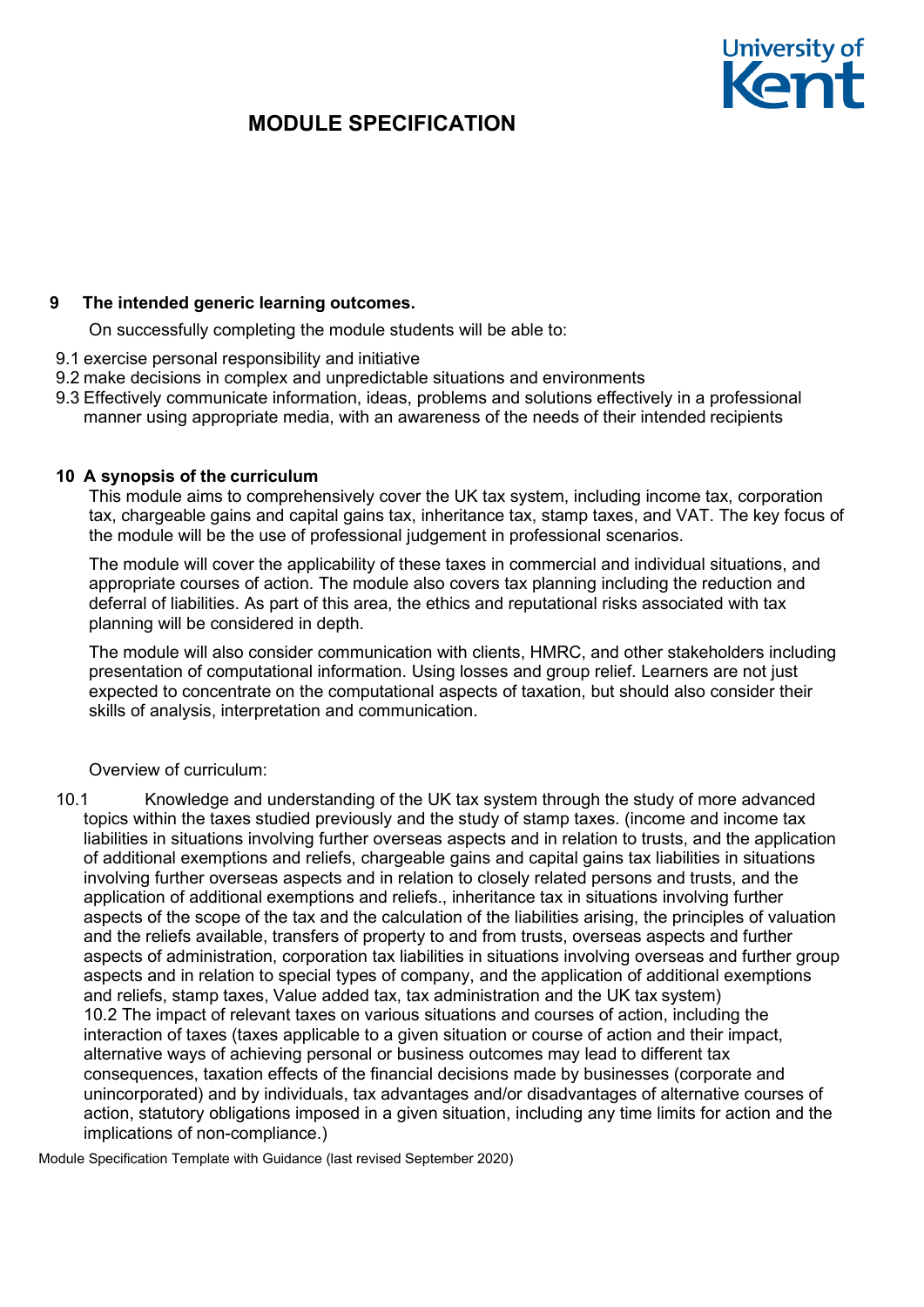

- 10.3 Minimising and/or deferring tax liabilities by the use of standard tax planning measures (types of investment and other expenditure that will result in a reduction in tax liabilities for an individual and/or a business, legitimate tax planning measures, by which the tax liabilities arising from a particular situation or course of action can be mitigated, the appropriateness of such investment, expenditure or measures, given a particular taxpayer's circumstances or stated objectives, the mitigation of tax in the manner recommended, by reference to numerical analysis and/or reasoned argument, ethical and professional issues arising from the giving of tax planning advice, current issues in taxation.)<br>10.4 Communicating with clients. HM Revenu
- Communicating with clients, HM Revenue and Customs and other professionals (communication of advice, recommendations and information in the required format, presentation of written information, in language appropriate to the purpose of the communication and the intended recipient, conclusions reached with relevant supporting computations, assumptions made or limitations in the analysis provided, together with any inadequacies in the information available and/or additional information required to provide a fuller analysis, other non-tax factors that should be considered).

### **11 Reading List (Indicative list, current at time of publication. Reading lists will be published annually)**

- 11.3 ACCA P6 Complete Text<br>11.4 Tolley's Practical Tax Nev
- 11.4 *Tolley's Practical Tax Newsletter*, LexisNexis
- 11.5 *Small Business Tax & Finance,* SBTF Publishing Ltd
- 11.6 *Tax Adviser,* Tolley
- *11.7 Taxation, Tolley*

### **12 Learning and Teaching methods**

Learning for this module will typically consist of:

6 x 1 day seminars (45 hours) or weekly equivalent

| Scheduled Hours:                | 45  |
|---------------------------------|-----|
| <b>Placement Hours:</b>         | ΩO  |
| <b>Independent Study Hours:</b> | 255 |
| Total Study Hours:              | 300 |

#### **13 Assessment methods.**

**13.1 Main assessment methods**

#### Summative Elements

This module will be summatively assessed as follows:

- 3 hour (plus 15 minute reading time) summative exam (70% of overall grade)
- 20 minute coursework presentation which will typically take the form of a training session on ethical tax planning for an organisation (30% of overall grade)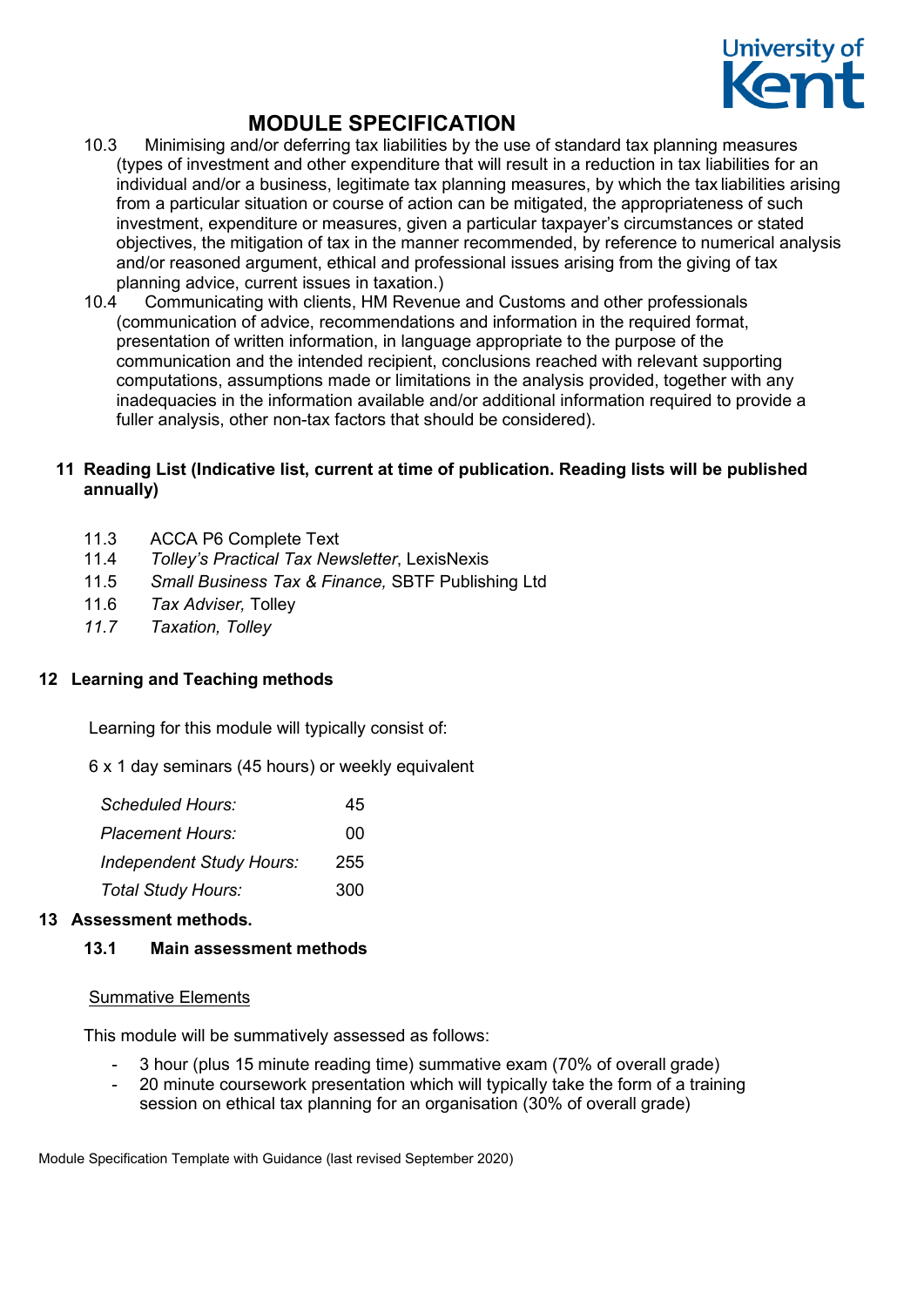

A student must pass the examination assessment in order to pass the module.

Other alternative forms of assessment may be developed for resits.

### **14 Map of module learning outcomes (sections 8 & 9) to learning and teaching methods (section12) and methods of assessment (section 13)**

| <b>Module</b><br>learning<br>outcome              |                           | 8.1 | 8.2 | 8.3 | 8.4 | 8.5 | 8.6 | 9.1 | 9.2 | 9.3              |
|---------------------------------------------------|---------------------------|-----|-----|-----|-----|-----|-----|-----|-----|------------------|
| Learning/<br>teaching<br>method                   | <b>Hours</b><br>allocated |     |     |     |     |     |     |     |     |                  |
| <b>Private Study</b>                              | 255                       | X   | X   | X   | X   | X   | X   | X   | X   | $\boldsymbol{X}$ |
| Seminar                                           | 45                        | X   | X   | X   | X   | X   | X   | X   |     |                  |
| <b>Assessment</b><br>method                       |                           |     |     |     |     |     |     |     |     |                  |
| Oral<br>coursework<br>assignment<br>$(30%$ grade) |                           |     |     |     |     |     | X   | X   |     | X                |
| Summative<br>exam (70%<br>grade)                  |                           | X   | X   | X   | X   | X   | X   | X   | X   | $\boldsymbol{X}$ |

### **15 Inclusive module design**

The Collaborative Partner recognises and has embedded the expectations of current equality legislation, by ensuring that the module is as accessible as possible by design. Additional alternative arrangements for students with Inclusive Learning Plans (ILPs)/declared disabilities will be made on an individual basis, in consultation with the relevant policies and support services.

The inclusive practices in the guidance (see Annex B Appendix A) have been considered in order to support all students in the following areas:

- a) Accessible resources and curriculum
- b) Learning, teaching and assessment methods

### **16 Campus(es) or Centre(s) where module will be delivered:**

Pearson College London

#### **17 Internationalisation:**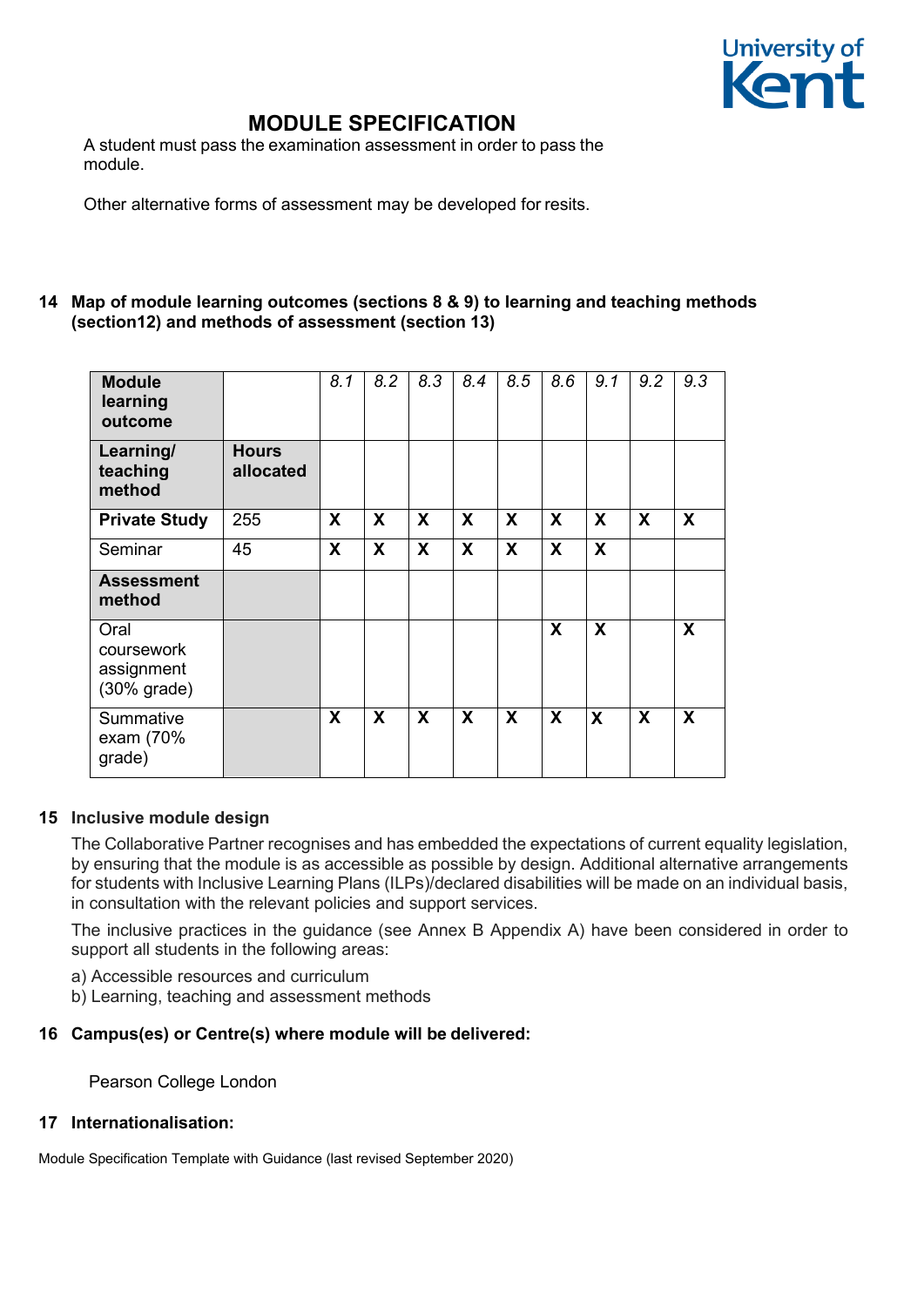

Students taking this module will be expected to keep up to date with international developments and changes relevant to the UK tax system and taxation laws, and take into consideration how this impacts emerging tax issues. Students will be encouraged to consider how local and international contexts affect discussions and the advice provided to clients, HM Revenue and Customs and other stakeholders.

### **18 Partner College/Validated Institution:**

Pearson College London

**19 University Division responsible for the course:**

Kent Business School